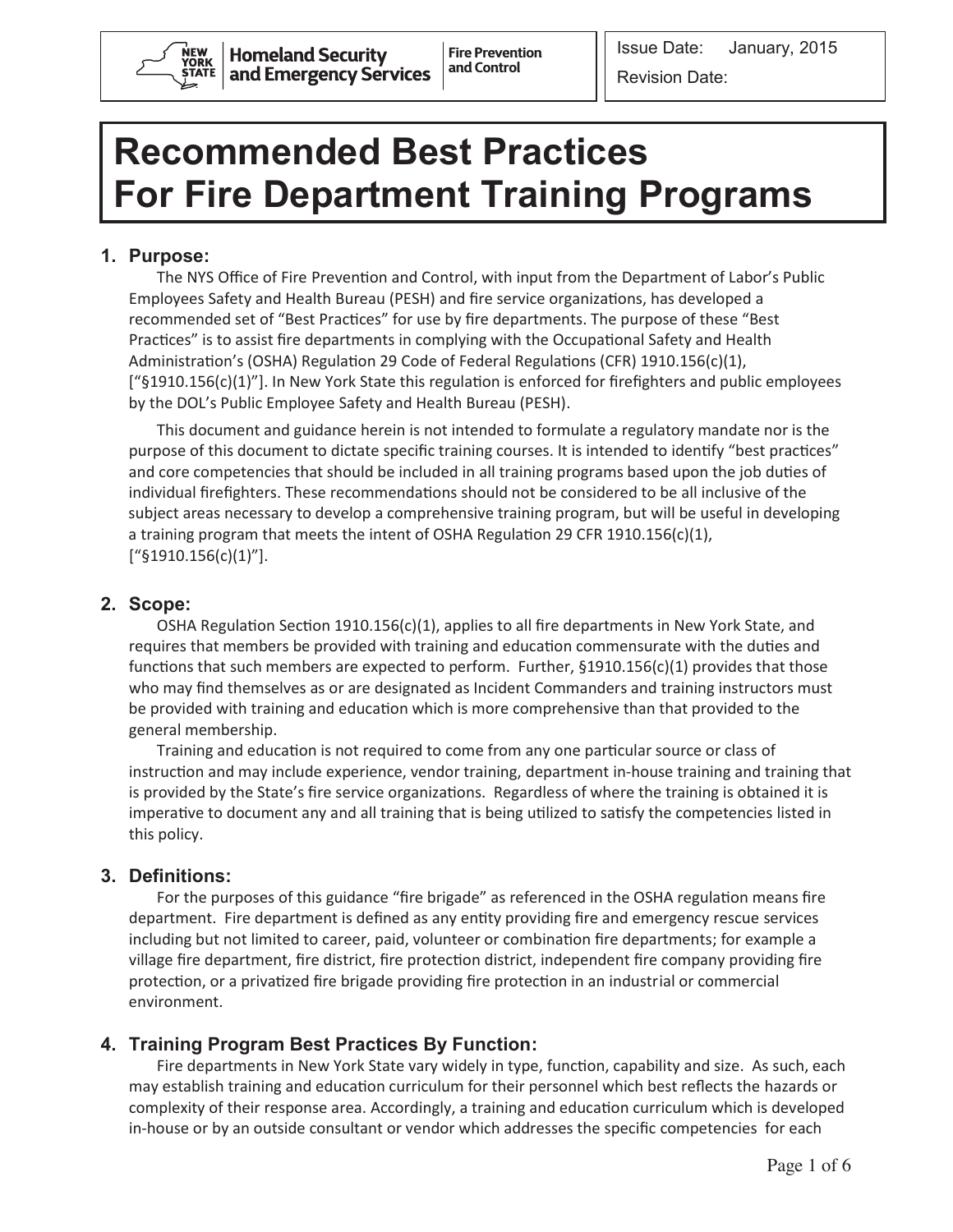category of duty or function as outlined below, would be deemed to satisfy compliance with §1910.156(c)(1). Nothing in these "Best Practices" is intended to limit a fire department from establishing training requirements which exceed these recommended core competencies or limit a fire department from developing and using past, current or future training classes, drills, or other classroom training and/or pertinent topical training subjects to satisfy section 1910.156(c)(1). It is imperative that all training curriculums and programs must be thoroughly documented as part of each fire departments recordkeeping policy(s) in order to afford training credit to its members.

The competencies listed in each section are not in order of importance or in any particular sequence. Included with the recommended core competencies for each category of firefighter are examples of specific training courses which could fulfill various core competencies and ultimately will help ensure compliance with §1910.156(c)(1). Contact information for each provider referenced herein, is listed on the last page.

## **4.1 Exterior Firefighters:**

All firefighters should complete a training program(s) addressing these core competencies:

- 1) Complete a training program addressing the subject areas/core competencies associated with OSHA 29 CFR1910.120 requirements or Hazardous Materials First Responder **Operations**
- 2) Complete a training program addressing the subject areas/core competencies associated with Infection Control to achieve compliance with OSHA 29CFR1910.1030
- 3) Complete the objectives for Basic First Aid
- 4) Complete the objectives for Cardio-Pulmonary Resuscitation
- 5) Completion of the latest version of the National Incident Management System (NIMS) courses ICS-700 and ICS-100
- 6) Fire safety principles familiarization
- 7) Tool and scene safety awareness
- 8) Building Construction in relation to fire service operations
- 9) Understanding fire behavior and development
- 10) Familiarizations with personal protective equipment (PPE) and self-contained breathing apparatus (SCBA) as assigned;
- 11) Familiarization with fire service communication operations
- 12) Familiarizations with incident management principles
- 13) Familiarizations with fire prevention principles
- 14) Arson awareness
- 15) Familiarizations with fire extinguisher operations
- 16) Familiarizations with hose practices, nozzles and fire streams (excluding interior structural fire attack)
- 17) Understanding of water supply operations
- 18) Familiarization with ground ladder operations; and
- 19) Ropes and knots

Related training programs which may address some or all of the specific core competencies, stated above, for exterior firefighters include:

- 1. NYS Office of Fire Prevention and Control
	- a. Basic Exterior Firefighting Operations (Competencies 6 19) and Hazardous Materials First Responder Operations (Competency 1); or
	- b. Firefighter I (Competencies 1 and 6 19), *[Competencies 3 – 5 are prerequisites for graduation from the FF1 Program]*
- 2. NYS OFPC Legacy (Historical) Training recognized as equivalent:
	- a. Scene Support Operations (Competencies 6 19) and Hazardous Materials First Responder Operations (Competency 1)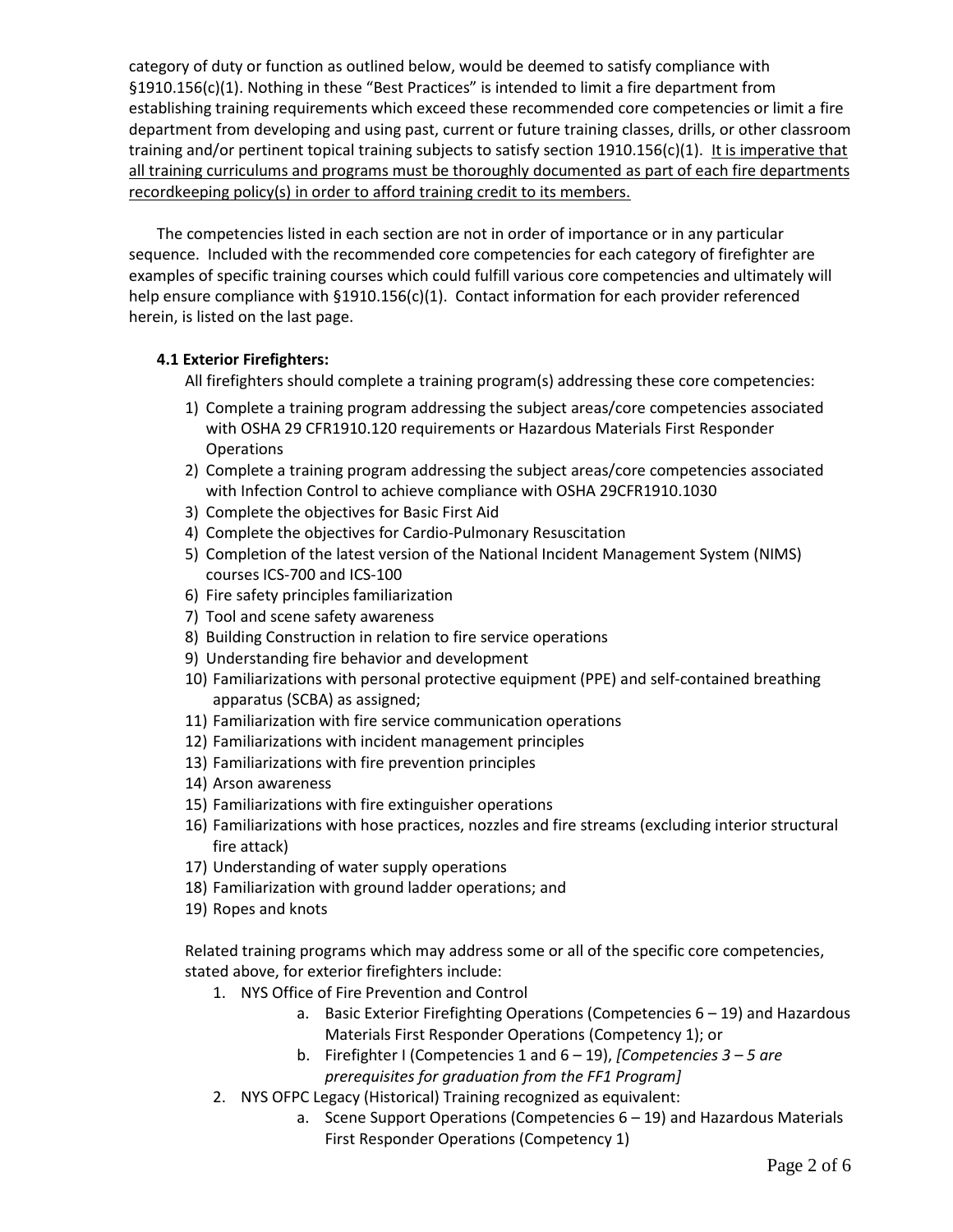- b. Firefighting Essentials (Competencies 6 19) and Hazardous Materials First Responder Operations (Competency 1), or
- c. Basic Firefighter (Competencies 6 19) and Hazardous Materials First Responder Operations (Competency 1)
- 3. Suffolk County Fire Academy, Scene Support Operations (in addition, a Hazardous Materials Operations level training program will need to be completed)

### **4.2 Interior Firefighters:**

In addition to core competency training provided for all exterior firefighters, interior firefighters should complete a training program(s) addressing the following core competencies:

- 1) How to Initiate a response to a reported emergency
- 2) Fire service communication operations
- 3) Familiarizations with assigned self-contained breathing apparatus (SCBA) during emergency operations
- 4) Safe fire apparatus response to an emergency incident
- 5) Scene safety and operating at an emergency incident
- 6) Familiarization with forcible entry techniques
- 7) Operating as a team member within a hazardous area
- 8) Familiarization with ground ladder operations
- 9) Familiarizations with safe operations at vehicle fires
- 10) Understanding outside or exterior fires and defensive operations
- 11) Familiarizations with structure fire search and rescue operations
- 12) Familiarization with interior fire attack operations
- 13) Familiarization horizontal and vertical ventilation operations
- 14) Understanding overhaul operations
- 15) Familiarizations with salvage and property conservation techniques
- 16) Familiarization with water supply operations
- 17) Understanding of fire chemistry and behavior
- 18) Familiarization with fire extinguisher operations
- 19) Ground cover fires
- 20) Fire equipment, hose and PPE inspection and maintenance
- 21) Building construction related to interior structural firefighting operations

Related training programs which may address some or all of the specific core competencies, stated above, for interior firefighters include:

- 1. NYS Office of Fire Prevention and Control
	- a. Firefighter I (Competencies  $1 21$ )
	- b. Certified basic firefighter training program under NYS Firefighter minimum training standards (Competencies 1 – 19 of the Exterior Firefighter and 1 – 21 of the Interior Firefighter)
- 2. NYS OFPC Legacy (Historical) Training recognized as equivalent:
	- a. Firefighting Essentials or Essentials of Firefighting, Initial Fire Attack and Hazardous Materials Operations (Competencies 1 – 21)
	- b. Basic Firefighter, Intermediate Firefighter and Hazardous Materials Operations (Competencies 1 – 21)
- 3. National Certification for Firefighter I and National Certification for Hazardous Materials Operations- Core Competencies
- 4. Nassau County Fire Academy
	- a. Essentials of Firefighting and Primary Firefighting
- 5. Suffolk County Fire Academy, Firefighter I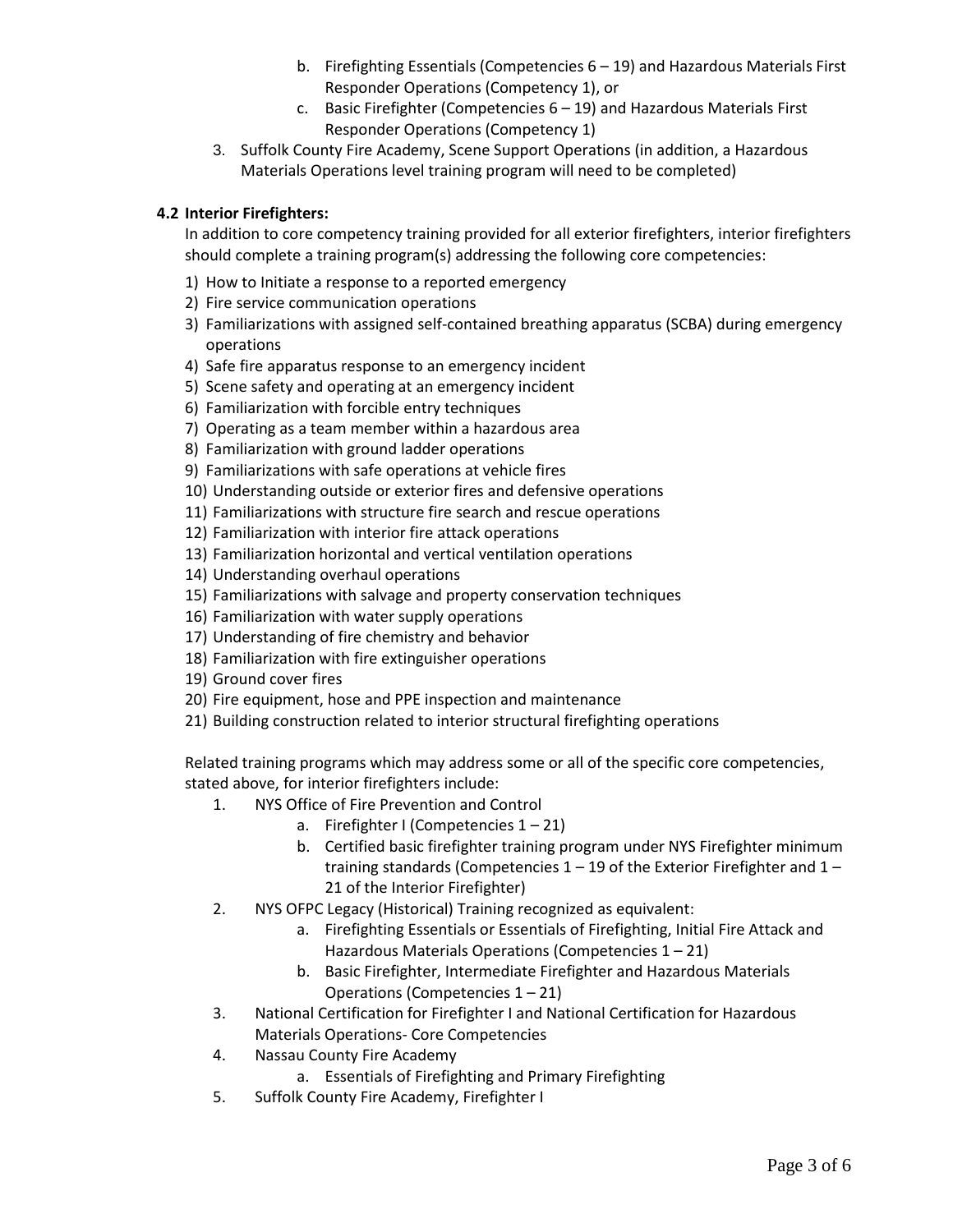#### **4.3 Apparatus Operators:**

In addition to core competencies for exterior firefighters, apparatus operators should complete a training program addressing the following core competencies:

- 1) Performing routine preventive maintenance, inspection and being capable of initiating the service of vehicle systems, components, equipment, tools and appliances assigned to the vehicle and be capable of initiating correction of any deficiencies noted.
- 2) Be capable of documenting routine maintenance, inspection and service of the vehicle's systems, components, equipment, tools and appliances mounted on or assigned to vehicle. Be capable of initiating correction of any deficiencies noted during this process or any corrective actions required to address deficiencies
- 3) Be capable of demonstrating safe operation of the vehicle in compliance with applicable laws, regulations and standards during routine driving and emergency responses
- 4) Be capable of demonstrating defensive driving practices
- 5) Be capable of demonstrating safe maneuvering of the vehicle around obstructions and in restricted spaces both forward and reverse
- 6) Be able to demonstrate safe backing procedures and the use of a spotter
- 7) Be knowledgeable of operational capabilities and limitations of the vehicle, its systems and components, equipment, tools and appliances mounted on or assigned to that vehicle
- 8) Understand the operation of the functional systems, tools, equipment and appliances mounted on or assigned to the vehicle; and
- 9) Be capable of demonstrating the ability to operate the pump or other functional systems on the apparatus.

Related training programs which may address some or all of the specific core competencies, stated above, for apparatus operators include:

- 1. NYS Office of Fire Prevention and Control
	- a. Apparatus Operator- Emergency Vehicle Operator's Course (EVOC), (Competencies  $1 - 9$ , in addition to local training specific to the fire department's vehicles)
- 2. Insurance Company sponsored EVOC programs with a practical skills driving course component, in addition to local training specific to the fire department's vehicles
- 3. Suffolk County Fire Academy
	- a. Emergency Vehicle Operations (EVOC), in addition to local training specific to the fire department's vehicles
- 4. National Certification for any of the Apparatus Operator series, in addition to local training specific to the fire department's vehicles

#### **4.4 Incident Commanders:**

As outlined in section 1910.156 $(c)(1)$  of the OSHA regulations, those chiefs, officers or firefighters who have been designated or may perform the duties of a fire service incident commander must receive training which is superior than that provided to the general membership of the fire department. In addition to the training provided to the general membership those who may be acting as an Incident Commander should have received training prescribed for an interior firefighter, general knowledge of apparatus/pump operations, as well as education in incident command operations. Incident command training and education is not required to come from any one particular source or class. The training to educate those designated or who may find themselves in the position as an Incident Commander should include supervision, leadership, and command methodologies necessary for mitigating emergency situations during hazardous and stressful environments incorporating the best safety practices.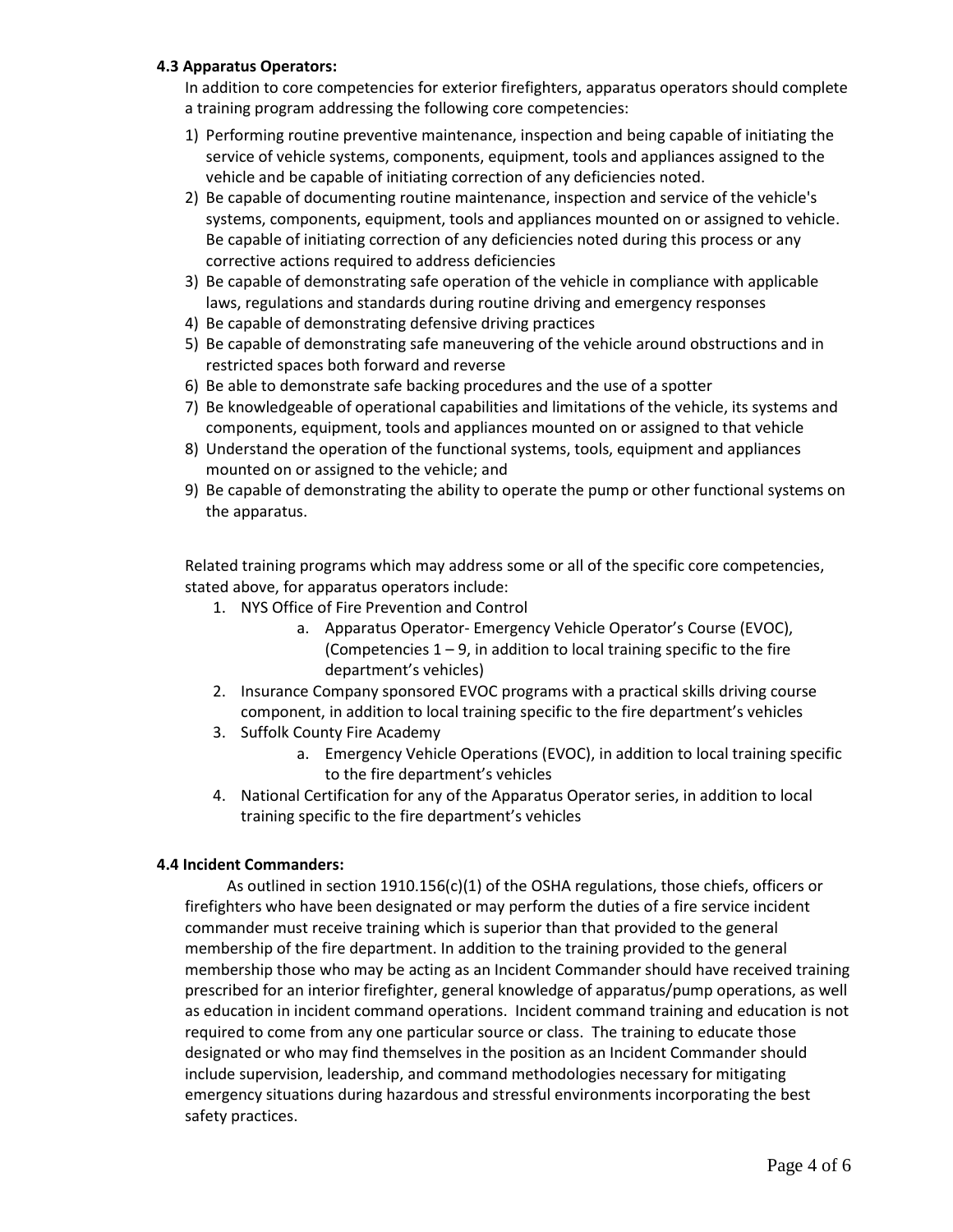In addition to the core competencies required for interior firefighters and apparatus operators, incident commanders should have a demonstrated knowledge and experience in the following core competencies:

- 1) Safe and effective assignment and supervision of tasks, or responsibilities to managing unit officers at emergency incidents (including those on highways and roadways), during training and under routine or non-emergency circumstances
- 2) Be capable of communicating clear direction and supervision of members during training
- 3) Knowledge of administrative policies and procedures and records management, including incident reports
- 4) Knowledge of building construction and fire behavior, including structural soundness and the significance of fire load;
- 5) Be capable of evaluating and implementing scene security and evidence preservation;
- 6) Be capable of developing and implementing an incident action plan;
- 7) Be capable of conducting a post-incident analysis;
- 8) Be knowledgeable of safety principles, including injury and accident prevention;
- 9) Be familiar with fire department injury and accident reporting requirements according to department policies;
- 10) Be familiar with firefighter health and wellness for recognition of issues, e.g. stress, heart attack and other issues that would hinder firefighter's response capabilities.
- 11) An understanding of strategy, tactics and operations in fire suppression;
- 12) An understanding of vehicle extrication procedures and department capabilities and limitations;
- 13) Awareness of other situations expected to be encountered in the department's immediate response area
- 14) Be capable of initiating scene size-up procedures;
- 15) Be familiar with initial arrival report ("C.A.N. [Conditions, Actions, Needs] Report") protocols
- 16) Be familiar with radio communications operations;
- 17) Be capable of communicating fire-ground reports (location of fire, water on fire, searches, knock-down, etc.) and
- 18) Be familiar with urgent & mayday communication protocols;
- 19) Be familiar with how to mitigate miscellaneous emergencies (Gas leaks, CO, Electrical, elevator rescues, hazmat containment etc.);
- 20) Understand RIT/FAST Operations and how to implement them;
- 21) Obtain a certificate for the latest version of NIMS ICS-200;
- 22) Understanding the use and limitations of special fire department equipment, e.g. gas meters, thermal imaging cameras, self-escape equipment, gas powered tools etc.

Related training programs which may address some or all of the specific core competencies, stated above, for incident commanders include:

- 1. NYS Office of Fire Prevention and Control
	- a. Fire Officer I (2009) (Competencies  $1 20$  and  $22$ ) and ICS-200 (Competency 21)
- 2. NYS OFPC Legacy(Historical) Training recognized as equivalent:
	- a. Introduction to Fire Officer and Fire Officer I (Competencies 1 20 and 22) and ICS-200 (Competencies 21)
- 3. National Certification for Fire Officer I(Competencies 1 20 and 22) and I-200 (Competency 21)
	- a. First Line Supervisors Training Program(Competencies  $1 22$ )
- 4. Suffolk County Fire Academy
	- a. Introduction to Fire Officer and Fire Officer I and ICS-200